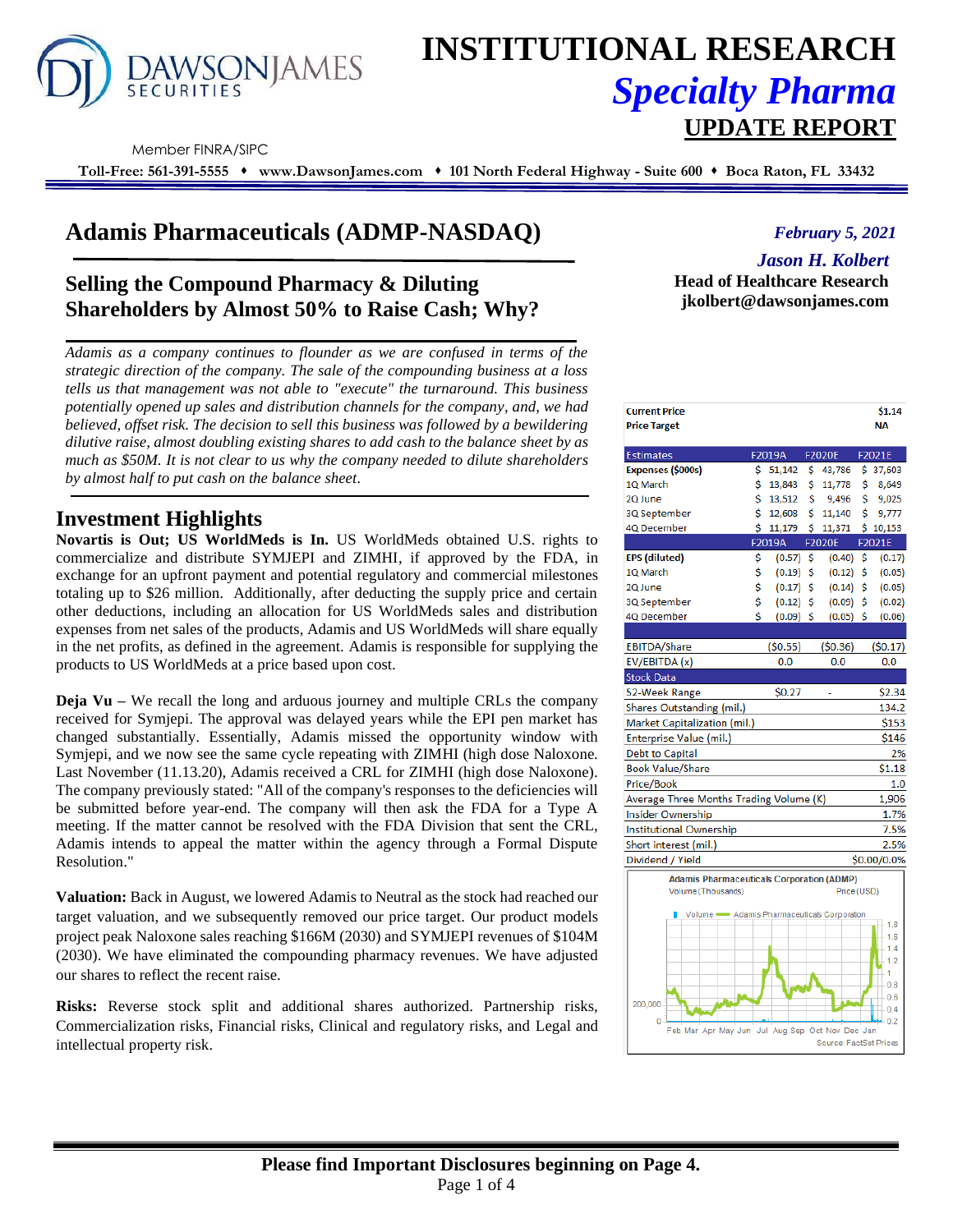

## **Exhibit 1. Income Statement**

| Adamis Pharmaceuticals Corporation: Income Statement (\$000)   |           |           |           |           |          |         |           |         |         |         |         |           |          |          |         |          |           |         |         |         |         |         |         |         |         |
|----------------------------------------------------------------|-----------|-----------|-----------|-----------|----------|---------|-----------|---------|---------|---------|---------|-----------|----------|----------|---------|----------|-----------|---------|---------|---------|---------|---------|---------|---------|---------|
| <b>ADMP: YE December</b>                                       | 2018A     | 2019A     | 1Q20A     | 2Q20A     | 3Q20A    | 4Q20E   | 2020E     | 1Q21E   | 2Q21E   | 3Q21E   | 4Q21E   | 2021E     | 1Q22E    | 2Q22E    | 3Q22E   | 4Q22E    | 2022E     | 2023E   | 2024E   | 2025E   | 2026E   | 2027E   | 2028E   | 2029E   | 2030E   |
| Symjepi Gross revenues (not included in total product sales)*  |           | 670       | 400       | 400       |          | 1,200   | 2,000     | 3,694   | 3.854   | 4.176   | 4,336   | 16,060    | 6,296    | 6,570    | 7,117   | 7,391    | 27,373    | 39,192  | 51,532  | 64,41   | 71,859  | 79,612  | 87,680  | 96,073  | 104,801 |
| Naloxone Gross revenues (not included in total product sales)* |           |           |           |           |          |         |           |         |         |         |         |           | 1,217    | 1,270    | 1,376   | 1,428    | 5,291     | 26,99   | 82,81   | 113,199 | 122,158 | 131,868 | 142,431 | 153,964 | 166,598 |
| APC-1000 HFA Inhaled Oral Steroid (maintenance therapy)        |           |           |           |           |          |         |           |         |         |         |         |           |          |          |         |          |           |         |         |         |         |         |         |         |         |
| APC-4000 Fluticasone - Taper Dry Powder Inhaler (DPI)          |           |           |           |           |          |         |           |         |         |         |         |           |          |          |         |          |           |         |         |         |         |         |         |         |         |
| APC-8000 Tadalafil (Erectile Dysfunction)                      |           |           |           |           |          |         |           |         |         |         |         |           |          |          |         |          |           |         |         |         |         |         |         |         |         |
| Pharmaceutical Compounding business (sold)                     | 15.087    | 22.113    | 4.463     | 3.526     | 4.301    | 6,200   | 18,490    |         |         |         |         |           |          |          |         |          |           |         |         |         |         |         |         |         |         |
| <b>Total Product Sales *</b>                                   | 15.087    | 22.783    | 4.463     | 3.926     | 4.301    | 7.400   | 20,490    | 3.694   | 3.854   | 4.176   | 4.336   | 16.060    | 7.513    | 7.839    | 8.493   | 8.819    | 32.664    | 66.183  | 134.345 | 177.610 | 194.018 | 211,480 | 230.111 | 250.037 | 271.399 |
| Royalty Revenue on Symjepi & Naloxone*                         |           | 335       | 200       |           |          | 600     | 800       | 1.847   | 1,927   | 2.088   | 2.168   | 8,030     | 3.756    | 3.920    | 4.246   | 4.410    | 16,332    | 33,091  | 67.172  | 88,805  | 97.009  | 105,740 | 115.055 | 125.018 | 135,699 |
| % Royalty (slides on Commercial levels)                        |           | 50%       | 50%       | 50%       | 50%      | 50%     | 40        | 50%     | 50%     | 50%     | 50%     | 50%       | 50%      | 50%      | 50%     | 50%      | 50        | 50%     | 50%     | 50%     | 50%     | 50%     | 50%     | 50%     | 50%     |
| Symjepi / Naloxone Milestones                                  |           |           |           |           |          |         |           |         |         | 5.000   |         | 5.000     |          |          |         |          |           |         |         |         |         |         |         |         |         |
| Product Sales & Royalties & Milestones                         | 15.087    | 22.448    | 4.663     | 3.926     | 4.301    | 6.800   | 19,690    | 1.847   | 1.927   | 7.088   | 2.168   | 13.030    | 3.756    | 3.920    | 4.246   | 4,410    | 16.332    | 33.091  | 67,172  | 88,805  | 97,009  | 105.740 | 115,055 | 125,018 | 135,699 |
| <b>Expenses</b>                                                |           |           |           |           |          |         |           |         |         |         |         |           |          |          |         |          |           |         |         |         |         |         |         |         |         |
| Cost of Goods Sold                                             | 9.798     | 15.479    | 3,687     | 757       | 3.646    | 1.646   | 9,737     | 185     | 193     | 209     | 217     | 803       | 315      | 328      | 356     | 370      | 1,369     | 1.960   | 2,577   | 3,221   | 3,593   | 3.981   | 4.384   | 4,804   | 5,240   |
| %COGS                                                          | 65%       | 68%       | 83%       | 19%       | 85%      | 22%     | 48%       | 5%      | 5%      | 5%      | 5%      | 5%        | 4%       | 4%       | 4%      | 4%       |           | -3%     | -29     | 2%      | 2%      | 2%      | 2%      | 29      | 2%      |
| Research and Development                                       | 18.804    | 10,376    | 2,037     | 5,653     | 1,699    | 2,830   | 10,480    | 2,531   | 2,641   | 2,861   | 2,971   | 11,004    | 2,657    | 2,773    | 3,004   | 3,120    | 11,554    | 12,132  | 12,738  | 13,375  | 13,509  | 13,644  | 13,780  | 13,918  | 14,057  |
| %R&D                                                           | 125%      | 46%       | 46%       | 144%      | 40%      | 38%     | 51%       | 69%     | 69%     | 69%     | 69%     | 69%       | 35%      | 35%      | 35%     | 35%      | 35%       | 18%     | -9°     | 83      | 7%      | -61     | 69      | -63     | 5%      |
| General and Administrative                                     | 25.948    | 25,288    | 6.054     | 3,086     | 5.794    | 6,896   | 25,540    | 5.933   | 6.191   | 6.707   | 6.965   | 25,796    | 5.992    | 6,253    | 6.774   | 7.035    | 26,054    | 26.314  | 26,577  | 26,843  | 27,112  | 27,383  | 27,657  | 27,933  | 28,213  |
| %SG&A                                                          | 48%       | 495       | 51%       | 32%       | 52%      | 619     | 58%       | 69%     | 69%     | 69%     | 60      | 69%       | 67%      | 67%      | 67%     | 67%      | 679       | 65%     | 63%     | 62      | 61%     | 613     | 603     | 60%     | 59%     |
| <b>Total expenses</b>                                          | 54.550    | 51.142    | 11.778    | 9.496     | 11.140   | 11.371  | 43.786    | 8.649   | 9.025   | 9.777   | 10.153  | 37.603    | 8.965    | 9.354    | 10.134  | 10.524   | 38.976    | 40.406  | 41.892  | 43.439  | 44.214  | 45.007  | 45.821  | 46.655  | 47.510  |
| Operating income (Loss)                                        | (39, 464) | (29, 351) | (7, 115)  | (5,570)   | (6, 839) | (4.571) | (24, 096) | (6,802) | (7.097) | (2,689) | (7,985) | (24, 573) | (5,208)  | (5, 435) | (5.888) | (6, 114) | (22, 644) | (7.314) | 25,280  | 45,366  | 52,795  | 60,733  | 69,234  | 78,363  | 88,189  |
| Interest expense                                               | (158)     | (123)     | (38)      | (33)      | (46)     |         | (117)     |         |         |         |         |           |          |          |         |          |           |         |         |         |         |         |         |         |         |
| Interest Income                                                | 245       | 176       | 23        | 17        | 24       |         |           |         |         |         |         |           |          |          |         |          |           |         |         |         |         |         |         |         |         |
| Gain/Loss on extinguishment of debt                            |           | (322)     |           |           |          |         |           |         |         |         |         |           |          |          |         |          |           |         |         |         |         |         |         |         |         |
| Change in fair value of derivitive liabilities                 |           |           |           |           |          |         |           |         |         |         |         |           |          |          |         |          |           |         |         |         |         |         |         |         |         |
| Change in fair value of conversion feature liability           |           |           |           |           | (624)    |         | (624)     |         |         |         |         |           |          |          |         |          |           |         |         |         |         |         |         |         |         |
| Change in fair value of warrants                               |           |           |           |           |          |         |           |         |         |         |         |           |          |          |         |          |           |         |         |         |         |         |         |         |         |
| Impairment Expense                                             |           |           | (3, 143)  | (1,750)   |          |         | (4,893)   |         |         |         |         |           |          |          |         |          |           |         |         |         |         |         |         |         |         |
| <b>Total other income</b>                                      |           | (322)     | (3.143)   | (1.766)   | (624)    |         | (5.517)   |         |         |         |         |           |          |          |         |          |           |         |         |         |         |         |         |         |         |
| <b>Pretax Income</b>                                           | (39.376)  | (29.298)  | (10.274)  | (11.263)  | (7.485)  | (4,571) | (29.667)  | (6.802) | (7.097) | (2.689) | (7.985) | (24.573)  | (5.208)  | (5.435)  | (5.888) | (6.114)  | (22.644)  | (7.314) | 25,280  | 45,366  | 52.795  | 60.733  | 69.234  | 78.363  | 88.189  |
| <b>Discontinued opeartions</b>                                 |           |           |           |           |          |         |           |         |         |         |         |           |          |          |         |          |           |         |         |         |         |         |         |         |         |
| Write down of discontinued operations receivable               |           |           |           |           |          |         |           |         |         |         |         |           |          |          |         |          |           |         |         |         |         |         |         |         |         |
| Loss from continued operations                                 |           |           |           |           |          |         |           |         |         |         |         |           |          |          |         |          |           |         |         |         |         |         |         |         |         |
| Income Tax Benefit (Provision)                                 | 369       |           |           |           |          |         |           |         |         |         |         |           |          |          |         |          | $\sim$    | (1.317) | 5,056   | 10,888  | 12,671  | 14,576  | 19,386  | 23,509  | 29,984  |
| <b>Tax Rate</b>                                                | $\Omega$  |           |           | 0%        | n        |         |           | 0%      | 0%      | 0%      |         | n         | 0%       |          | n       |          |           |         |         |         | 249     | 24      |         | 305     | $-349$  |
| <b>GAAP Net Income (loss)</b>                                  | (39.007)  | (29.307)  | (10, 274) | (11, 263) | (7, 485) | (4,571) | (29,667)  | (6,802) | (7,097) | (2,689) | (7,985) | (24, 573) | (5, 208) | (5, 435) | (5.888) | (6, 114) | (22, 644) | (5.998) | 20.224  | 34,478  | 40.124  | 46.157  | 49,849  | 54,854  | 58.205  |
| Deemed Dividend on Preferred Stock                             |           |           |           |           |          |         |           |         |         |         |         |           |          |          |         |          |           |         |         |         |         |         |         |         |         |
| <b>GAAP-EPS</b>                                                | (1.00)    | (0.57)    | (0.15)    | (0.15)    | (0.10)   | (0.06)  | (0.47)    | (0.06)  | (0.06)  | (0.02)  | (0.06)  | (0.20)    | (0.04)   | (0.04)   | (0.05)  | (0.05)   | (0.18)    | (0.05)  | 0.16    | 0.27    | 0.32    | 0.36    | 0.39    | 0.43    | 0.45    |
| GAAP EPS (dil)                                                 | (1.00)    | (0.57)    | (0.12)    | (0.14)    | (0.09)   | (0.05)  | (0.40)    | (0.05)  | (0.05)  | (0.02)  | (0.06)  | (0.17)    | (0.04)   | (0.04)   | (0.04)  | (0.04)   | (0.15)    | (0.04)  | 0.13    | 0.22    | 0.24    | 0.27    | 0.28    | 0.30    | 0.31    |
| Wgtd Avg Shrs (Bas) - '000s                                    | 39,085    | 53.263    | 66,500    | 73,825    | 76,045   | 76.121  | 73.123    | 123.358 | 123.481 | 123.605 | 123,728 | 123,543   | 123,852  | 123.976  | 124.100 | 124.224  | 124.038   | 124.535 | 125.034 | 125,535 | 126.038 | 126,543 | 127.050 | 127.558 | 128,069 |
| Wgtd Avg Shrs (Dil) - '000s                                    | 39,085    | 53,304    | 82.220    | 83.042    | 83,873   | 84.71   | 83.462    | 140,000 | 141.400 | 142.814 | 144.242 | 142.114   | 144,242  | 145,685  | 147.141 | 148,613  | 146,420   | 150,857 | 155.428 | 160.138 | 164,990 | 169,989 | 175,140 | 180 447 | 185,915 |
|                                                                |           |           |           |           |          |         |           |         |         |         |         |           |          |          |         |          |           |         |         |         |         |         |         |         |         |

*Source: Dawson James estimates, company reports*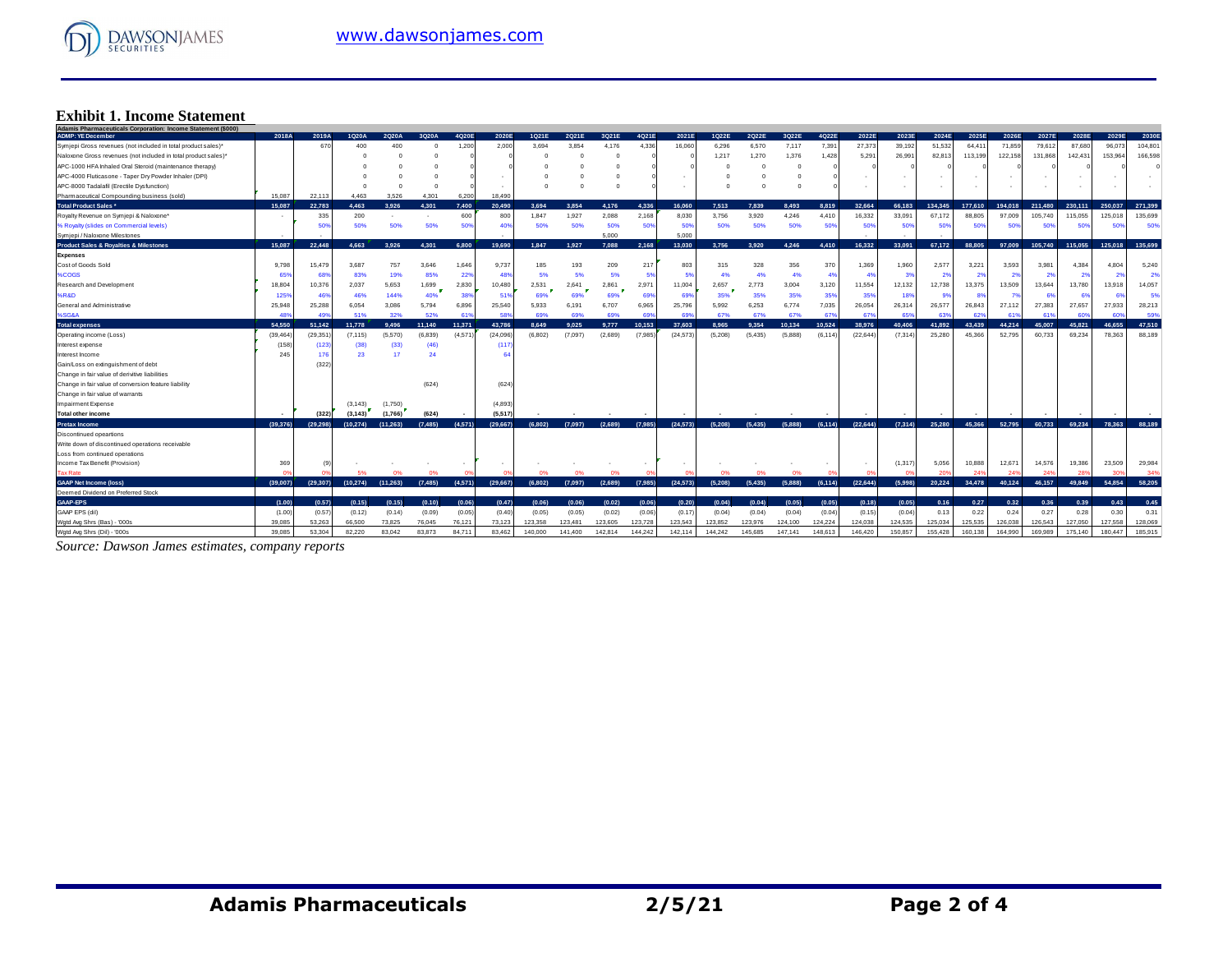

Companies mentioned in this report:

US WorldMeds (private)

#### **Important Disclosures:**

#### **Price Chart:**



#### Price target and ratings changes over the past three years:

- Initiated Buy July 2,  $2019$  Price Target \$5.00
- Update Buy August 13, 2019 Price Target \$4.00
- Update Buy August 28, 2019 Price Target \$4.00
- Update Buy November 26, 2019 Price Target lowered from \$4.00 to \$1.00
- Rating Change Neutral February 27, 2020 Rating Lowered from Buy to Neutral
- Update Neutral April 1, 2020 Price Target NA
- Update Neutral May 21, 2020 Price Target NA
- Rating Change Buy June 15, 2020 Price Target \$1.00
- Rating Change Neutral August 24, 2020 Price Target \$1.00
- Update Neutral November 11, 2020 Price Target NA
- Update Neutral November 17, 2020 Price Target NA
- Update Neutral February 5, 2021 Price Target NA

Dawson James Securities, Inc. (the "Firm") is a member of the Financial Industry Regulatory Authority ("FINRA") and the Securities Investor Protection Corporation ("SIPC").

The Firm does not make a market in the securities of the subject company(s). The Firm has NOT engaged in investment banking relationships with ADMP in the prior twelve months, as a manager or co-manager of a public offering and has NOT received compensation resulting from those relationships. The Firm may seek compensation for investment banking services in the future from the subject company(s). The Firm has received other compensation from the subject company(s) in the last 12 months for services unrelated to managing or co-managing of a public offering.

Neither the research analyst(s) whose name appears on this report nor any member of his (their) household is an officer, director or advisory board member of these companies. The Firm and/or its directors and employees may own securities of the company(s) in this report and may increase or decrease holdings in the future. As of January 31, 2021, the Firm as a whole did not beneficially own 1% or more of any class of common equity securities of the subject company(s) of this report. The Firm, its officers, directors, analysts or employees may affect transactions in and have long or short positions in the securities (or options or warrants related to those securities) of the company(s) subject to this report. The Firm may affect transactions as principal or agent in those securities.

Analysts receive no direct compensation in connection with the Firm's investment banking business. All Firm employees, including the analyst(s) responsible for preparing this report, may be eligible to receive non-product or service-specific monetary bonus compensation that is based upon various factors, including total revenues of the Firm and its affiliates as well as a portion of the proceeds from a broad